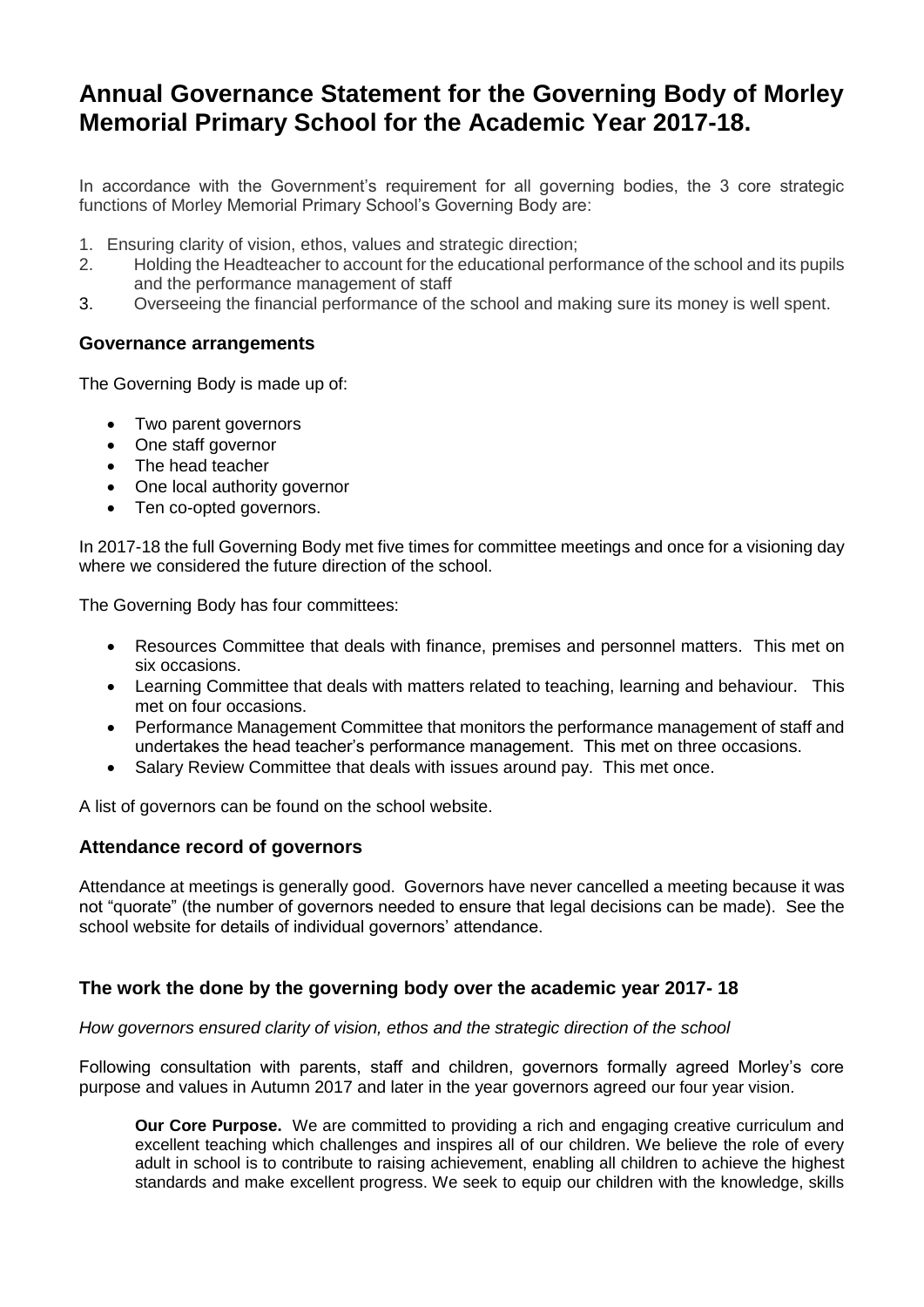and personal attributes to take advantage of opportunities and rise to the challenges which their future may present.

**Our Values.** As a school, we have a shared focus on three constants:

- Aiming high and challenging ourselves
- Being kind, caring and respectful
- Collaborating, innovating and being creative

Through these three goals we seek to promote the values of perseverance, honesty, tolerance, teamwork, equality and courage, all within the wider context of promoting "British Values"\*.

**Our Vision.** Our ambition for the school over the next four years is:

- For all children to make great progress across the full range of subject areas.
- For all pupils to develop the necessary skills, knowledge and attitudes to allow them take advantages of their future opportunities.
- To improve the learning environment by upgrading facilities and resources
- To establish new systems for recruiting, developing and retaining a high performing team.
- To continue to develop a creative curriculum and provide increased opportunities for high quality project based learning.
- To develop partnerships which benefit the school and others.

#### *2) How governors held the head teacher to account for the educational performance of the school and its pupils.*

- Every term, teachers tracked the progress of all children in the school in reading, writing and maths. This data was presented to the governors' Learning Committee. We looked at progress in every year group for the following groups: the whole year, boys / girls, children with special educational needs, children in receipt of pupil premium and children with English as an additional language. If progress was slower than we would expect for any of these groups, we questioned the head as to why this was and what specifically the school intended to do to remedy the situation. We have not shied away from asking challenging questions.
- We have monitored the school's progress towards meeting targets identified in the school's development plan. We have done this by looking at school planning documents, discussing at meetings what actions the school has taken, analysing data and by visiting the school to talk to teachers, teaching assistants and children.
- Governors visited the school to monitor specific areas, for example, whether the school is meeting its safeguarding responsibilities or to monitor spending of pupil premium funding.
- Governors performance managed the head teacher and monitored to ensure that teachers' performance management had taken place.
- Governors have also monitored data on quality of teaching, attendance, racial incidents and exclusions.
- We organised the 2018 parental questionnaire because we want to know how well parents think the school is doing and how it could improve. We read every response and work with the school to ensure that common themes are dealt with appropriately.
- The school website has information about how to contact governors.

#### *3) How governors oversaw the financial performance of the school and made sure its money is well spent.*

• Governors monitor the school budget throughout the year, including scrutinising income, expenditure against agreed budget, variance and outturn. Governors formally agreed the budget in May 2018. Throughout the year, the Resources Committee kept a close eye on the school's financial priorities, considering how these could best be met. Governors have monitored to ensure that proper procurement procedures have been followed. Governors have